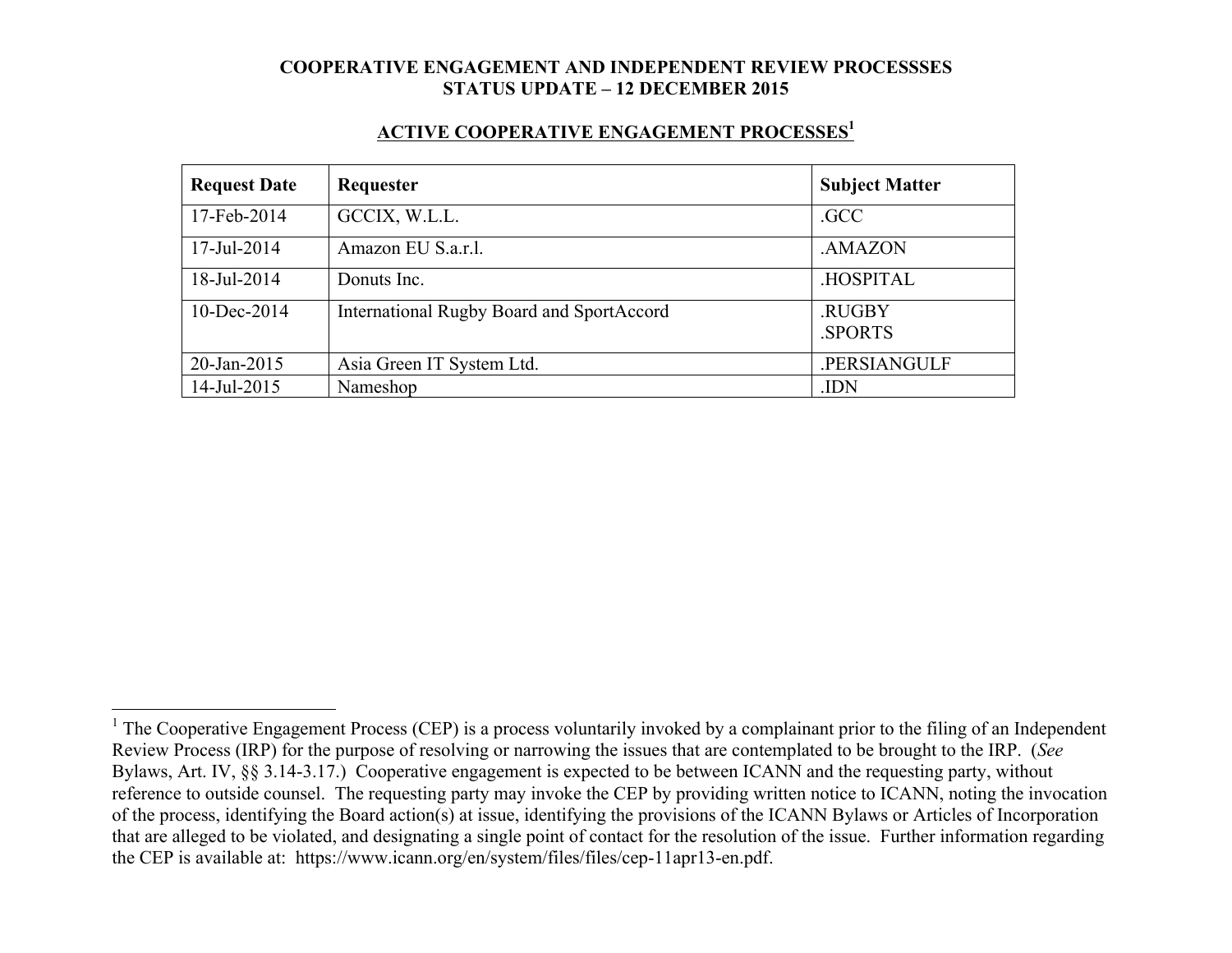### **RECENTLY CLOSED COOPERATIVE ENGAGEMENT PROCESSES**

| <b>Request Date</b> | <b>Requester</b>                                           | <b>Subject Matter</b> | IRP Filing Deadline <sup>2</sup> |
|---------------------|------------------------------------------------------------|-----------------------|----------------------------------|
| 13-Mar-2015         | Top Level Design LLC, United TLD Holdco Ltd. t/a Rightside | .GAY                  | 28-Nov-2015                      |
|                     | Registry, Minds + Machines Group Limited                   |                       |                                  |
| 21-Feb-2014         | Asia Green IT System Ltd.                                  | .ISLAM                | 15-Dec-2015                      |
|                     |                                                            | .HALAL                |                                  |
| 22-Oct-2015         | $dot$ gay LLC – withdrawn                                  | .GAY                  | N/A                              |

 

<sup>&</sup>lt;sup>2</sup> The CEP process provides that "[i]f ICANN and the requester have not agreed to a resolution of the issues upon the conclusion of the cooperative engagement process, or if issues remain for a request for independent review, the requestor's time to file a request for independent review designated in the Bylaws shall be extended for each day of the cooperative engagement process, but in no event, absent mutual written agreement by the parties, shall the extension be for more than fourteen (14) days." (https://www.icann.org/en/system/files/files/cep-11apr13-en.pdf)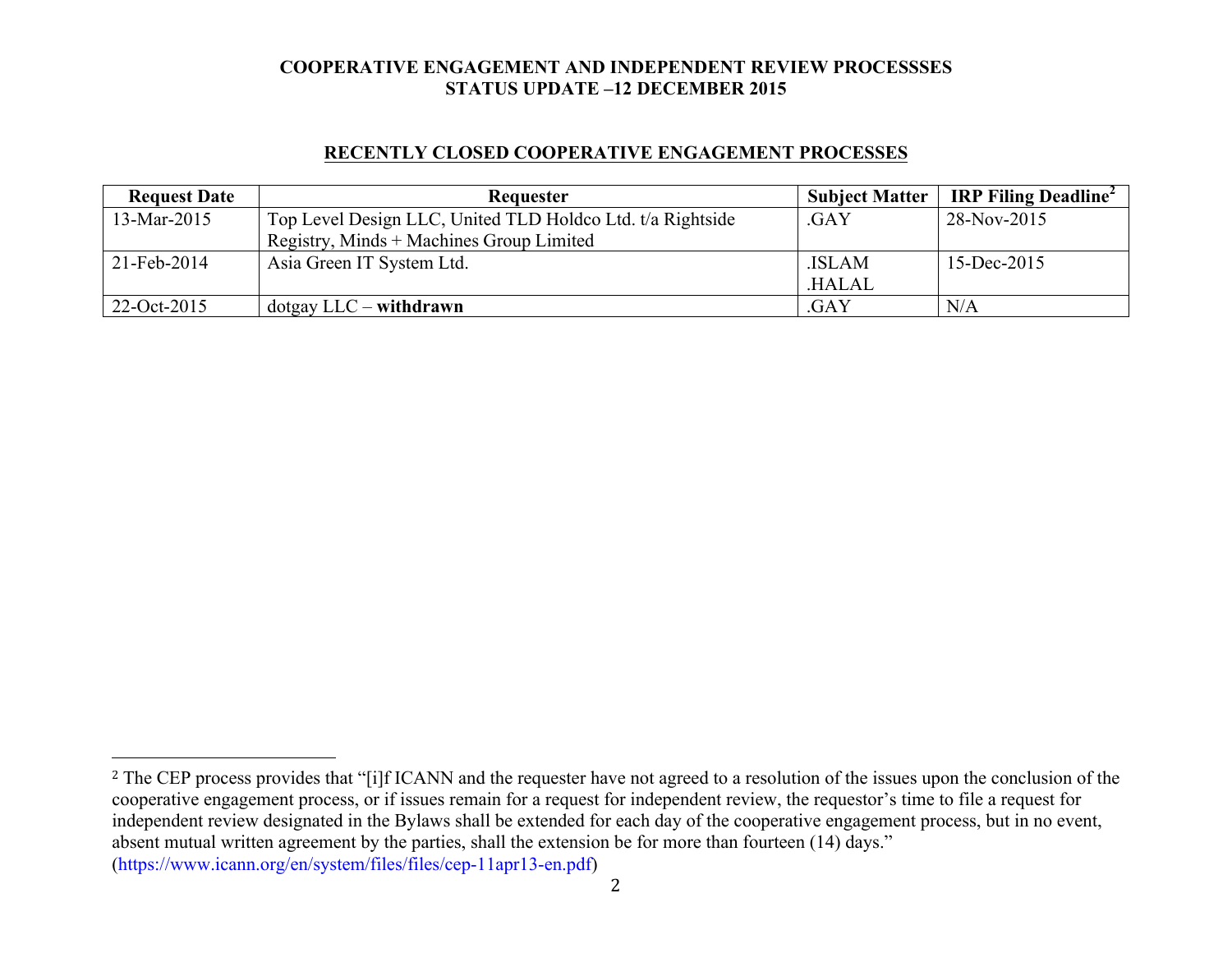### **ACTIVE INDEPENDENT REVIEW PROCESSES<sup>3</sup>**

| <b>Date</b><br><b>ICANN</b><br><b>Received</b><br><b>Notice of</b><br><b>IRP</b> | Date IRP<br><b>Commenced</b><br>by ICDR | Requester                                                                                                | <b>Subject Matter</b>   | <b>Status</b>                                                                                                                                                                                                                              |
|----------------------------------------------------------------------------------|-----------------------------------------|----------------------------------------------------------------------------------------------------------|-------------------------|--------------------------------------------------------------------------------------------------------------------------------------------------------------------------------------------------------------------------------------------|
| $21-Sept-2014$                                                                   | 22-Sept-2014                            | Dot Registry, LLC<br>https://www.icann.org/resources/pa<br>ges/dot-registry-v-icann-2014-09-<br>$25$ -en | .INC<br>.LLC<br>.LLP    | Panel Selection: Full Panel confirmed on 5<br>February 2015.<br>Materials: Written submissions, Declaration(s), and<br>Scheduling Orders are posted here.<br>Hearing(s): Hearing is scheduled for 1 February<br>2016.                      |
| 8-Oct-2014                                                                       | 13-Oct-2014                             | Donuts Inc.<br>https://www.icann.org/resources/pa<br>ges/donuts-v-icann-2014-10-13-en                    | .RUGBY<br><b>SPORTS</b> | Panel Selection: Full Panel confirmed on 7 April<br>2015.<br>Materials: Written submissions, Declaration(s), and<br>Scheduling Orders are posted here.<br>Hearing(s): Hearing took place on 8 October 2015;<br>awaiting Final Declaration. |

3

<sup>&</sup>lt;sup>3</sup> The Independent Review Process (IRP) is a process by which any person materially affected by a decision or action by the Board that he or she asserts is inconsistent with the Articles of Incorporation or Bylaws may submit a request for independent review of that decision or action. (*See* Bylaws, Art. IV, § 3.) In order to be materially affected, the person must suffer injury or harm that is directly and causally connected to the Board's alleged violation of the Bylaws or the Articles of Incorporation, and not as a result of third parties acting in line with the Board's action. Further information regarding the IRP is available at: https://www.icann.org/resources/pages/mechanisms-2014-03-20-en.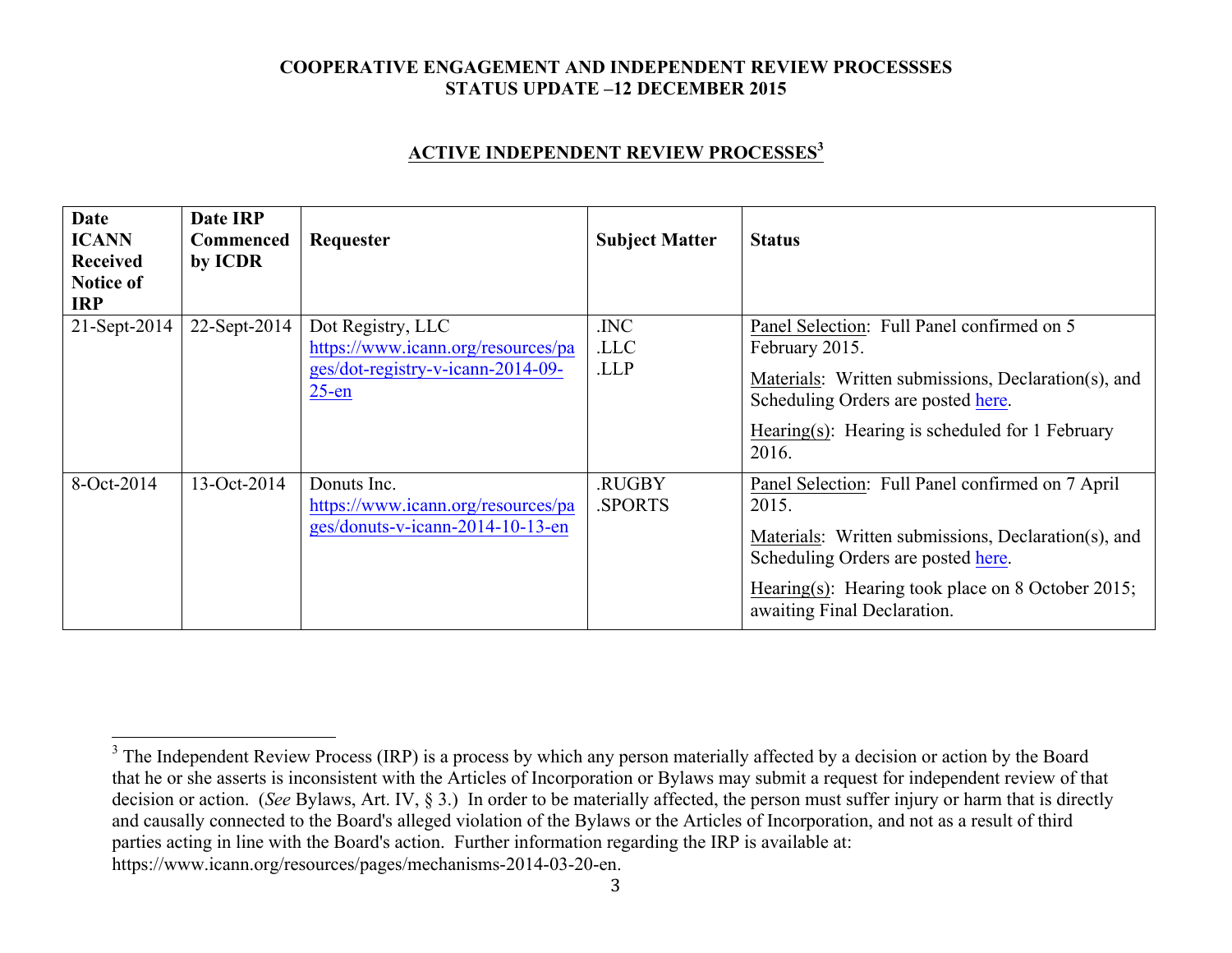| <b>Date</b><br><b>ICANN</b><br><b>Received</b><br><b>Notice of</b><br><b>IRP</b> | <b>Date IRP</b><br><b>Commenced</b><br>by ICDR | Requester                                                                                                                                                                                                                                                                                                           | <b>Subject Matter</b>                          | <b>Status</b>                                                                                                                                                                                                                                                                           |
|----------------------------------------------------------------------------------|------------------------------------------------|---------------------------------------------------------------------------------------------------------------------------------------------------------------------------------------------------------------------------------------------------------------------------------------------------------------------|------------------------------------------------|-----------------------------------------------------------------------------------------------------------------------------------------------------------------------------------------------------------------------------------------------------------------------------------------|
| 5-Dec-2014                                                                       | 8-Dec-2014                                     | <b>Gulf Cooperation Council</b><br>https://www.icann.org/resources/pa<br>$ges/gcc-v-icann-2014-12-06-en$                                                                                                                                                                                                            | <b>PERSIANGULF</b>                             | Panel Selection: Full panel confirmed on 2<br>December 2015.<br>Materials: Written submissions, Declaration(s), and<br>Scheduling Orders are posted here.<br>Hearing $(s)$ : No hearings are currently scheduled.                                                                       |
| 10-Mar-2015<br>(.HOTEL)<br>13-Mar-2015<br>(ECO)                                  | 12-Mar-2015                                    | Despegar Online SRL; Donuts, Inc.<br>Spring McCook, LLC; Famous<br>Four Media Limited-dot Hotel<br>Limited; Fegistry, LLC; and Radix<br>FZC (.HOTEL) and Little Birch,<br>LLC and Minds + Machines Group<br>Limited (.ECO)<br>https://www.icann.org/resources/pa<br>ges/various-v-icann-eco-hotel-<br>2015-09-02-en | HOTEL, ECO<br>[consolidated on<br>12 May 2015] | Panel Selection: Full Panel confirmed on 30 July<br>2015.<br>Materials: Written submissions, Declaration(s),<br>and Scheduling Orders are posted here.<br>Hearing(s): Awaiting Final Declaration.                                                                                       |
| 19-Mar-2015                                                                      | 24-Mar-2015                                    | Dot Sport Limited<br>https://www.icann.org/resources/pa<br>ges/dot-sport-v-icann-2015-03-27-<br>en                                                                                                                                                                                                                  | SPORT.                                         | Panel Selection: Full Panel confirmed on 3<br>September 2015.<br>Materials: Written submissions, Declaration(s),<br>and Scheduling Orders are posted here.<br>Hearing(s): Administrative hearing took place on $28$<br>September 2015; Final hearing scheduled for 17<br>February 2016. |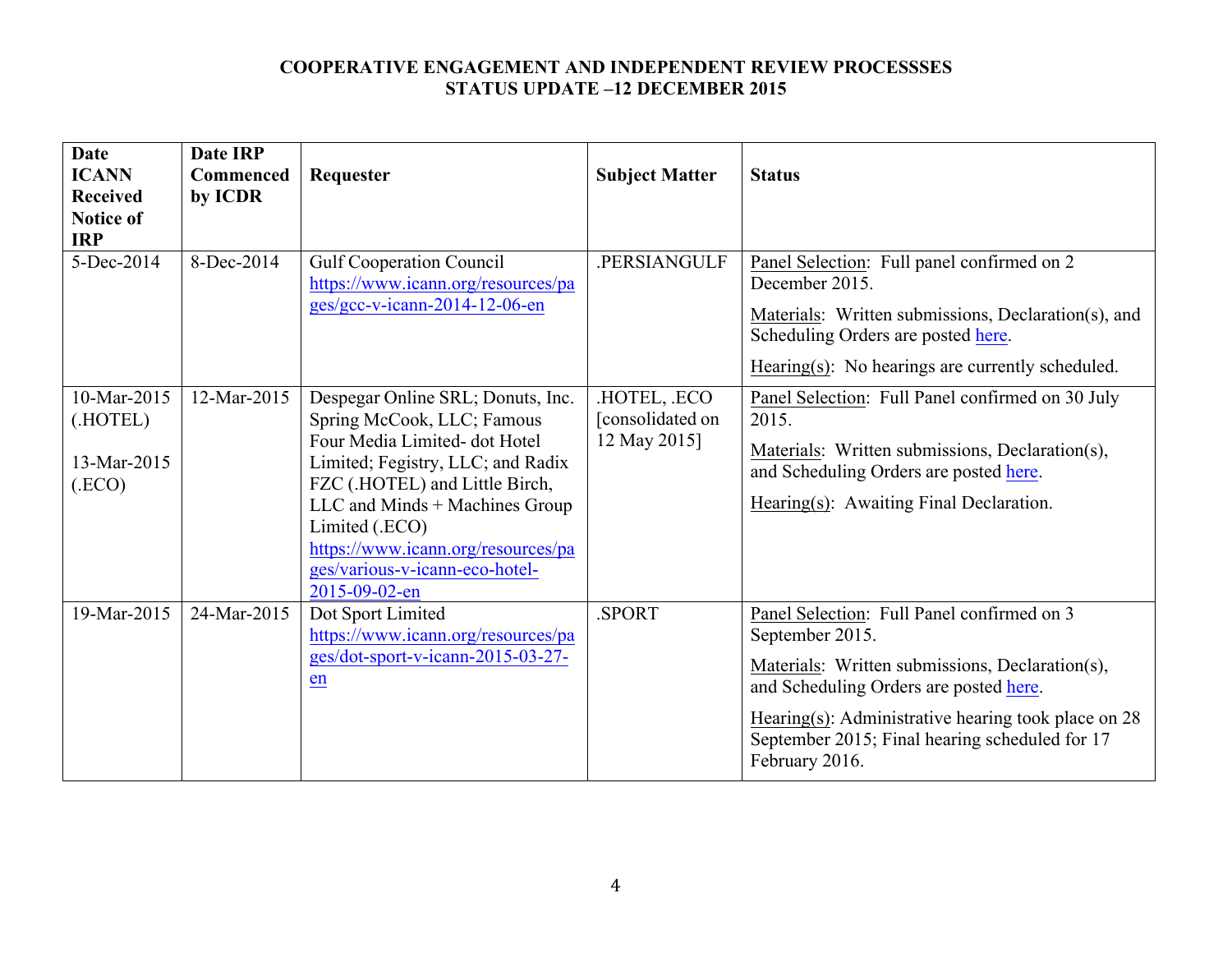| <b>Date</b><br><b>ICANN</b><br><b>Received</b><br><b>Notice of</b><br><b>IRP</b> | <b>Date IRP</b><br><b>Commenced</b><br>by ICDR | Requester                                                                                                                                        | <b>Subject Matter</b> | <b>Status</b>                                                                                                                                                                                                                                                                                       |
|----------------------------------------------------------------------------------|------------------------------------------------|--------------------------------------------------------------------------------------------------------------------------------------------------|-----------------------|-----------------------------------------------------------------------------------------------------------------------------------------------------------------------------------------------------------------------------------------------------------------------------------------------------|
| 24-Mar-2015                                                                      | 7-Apr-2015                                     | Corn Lake, LLC<br>https://www.icann.org/resources/pa<br>ges/corn-lake-v-icann-2015-04-07-<br>en                                                  | <b>CHARITY</b>        | Panel Selection: Full Panel confirmed on 17<br>September 2015.<br>Materials: Written submissions, Declaration(s),<br>and Scheduling Orders are posted here.<br>Hearing(s): Preliminary hearing took place on $3$<br>November 2015; Final hearing scheduled for 8<br>February 2016                   |
| 30-Sep-2015                                                                      | 5-Oct-2015                                     | Afilias Limited, BRS Media, Inc.,<br>Tin Dale, LLC<br>https://www.icann.org/resources/pa<br>ges/afilias-brs-tin-llc-v-icann-2015-<br>$10-12$ -en | RADIO.                | Panel Selection: IRP filed on 5 October 2015; no<br>Panelists have been selected.<br>Materials: Written submissions, Declaration(s),<br>and Scheduling Orders are posted here.<br>$Hearing(s)$ : No hearings are currently scheduled.                                                               |
| 22-Oct-2015                                                                      |                                                | dotgay LLC                                                                                                                                       | .GAY                  | Panel Selection: IRP has not commenced; notice of<br>IRP commencement has not been issued by ICDR.<br>Materials: IRP has not commenced; notice of IRP<br>commencement has not been issued by ICDR.<br>Hearing(s): IRP has not commenced; notice of IRP<br>commencement has not been issued by ICDR. |